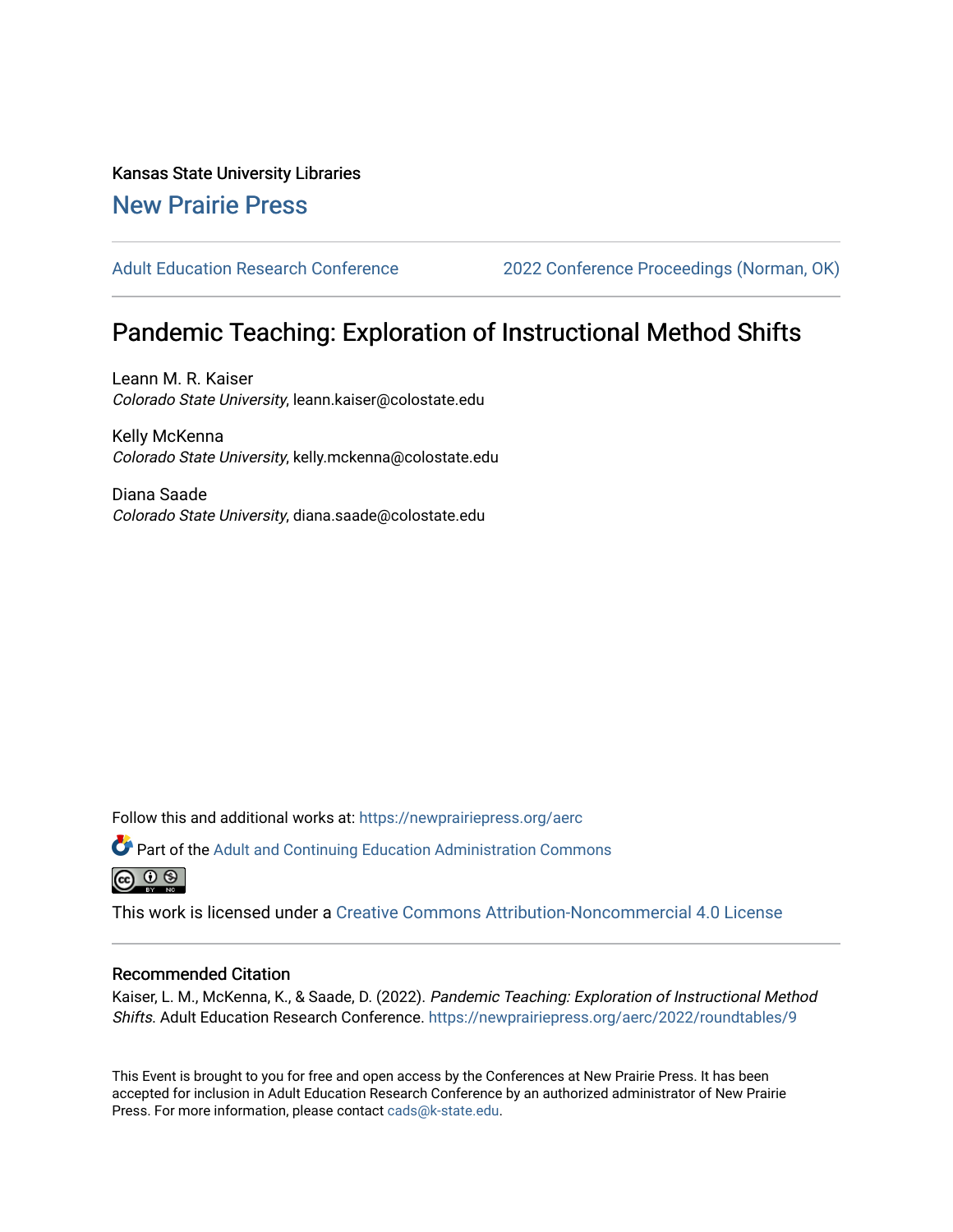#### **Pandemic Teaching: Exploration of Instructional Method Shifts**

Leann M. R. Kaiser<sup>1</sup>, Kelly McKenna<sup>1</sup>, Diana Saade<sup>1</sup> <sup>1</sup>Colorado State University

### **Abstract**

COVID-19 forced educators to unexpectedly move to distance teaching, requiring a shift in instructional methods. This study examined practices instructors integrated into their online and face-to-face facilitation over the long term.

*Keywords***:** Instructional methods, Online teaching, COVID-19 impacts, Higher education

In the spring of 2020 almost every educational setting was forced to shift to some type of distance learning due to COVID-19, which resulted in many educators using distance formats for the first time or as relative novices (Cavanaugh, 2020; Mahmood, 2021). Adult and higher education were no exception. As a result, educators were also exposed to new instructional methods for delivering and assessing learning (Kebritchi et al., 2017; Ranga, 2020; Schultz & DeMers, 2020). For example, an educator who commonly utilized closed-book and timed exams may have had to use a different assessment technique due to the complexities of proctoring an exam at a distance. Or an instructor who relied heavily on lectures found that students learning from home did not have the internet bandwidth or data to download and watch an hour-long video lecture.

It is difficult to imagine that educators who experienced new teaching formats, and the associated changes in teaching methods, will all return to exactly their same teaching practices post pandemic restrictions (Andrews Graham, 2018). We know that one of the biggest hindrances to change is not that an individual does not see the possible advantages of the change, but that making the change itself is laborious and time consuming (Davis, 2002; Heath & Heath, 2010). The pandemic did not give instructors a choice in whether they wanted to shift to distance learning and the resulting exposure to new teaching methods. Thus, the pandemic created a unique opportunity to study what occurs when forced large-scale change occurs across all educational sectors.

While it is extremely likely educators used new instructional methods as they taught during the pandemic, we do not know which methods were most prevalent. And, even more importantly, we do not know if new methods are being retained, and if they are, why. A team of researchers, including the presenters of this session, are investigating the potential longer-term impacts to instructional methods in higher education. A quantitative survey was distributed via email to all faculty at the researchers' university who taught one or more courses prior to the Spring 2020 semester and during or after the Spring 2020 semester. Participating faculty (n=137) self-identified up to three instructional methods they added or changed in Spring 2020. For each method, the faculty member identified: various factors impacted by their changes, for what purpose(s) they used the instructional method, if they believed the instructional method achieved its intended learning outcome, and if they will continue to use the method once restrictions are lifted.

The major teaching practices that were adopted and retained post restrictions included:

- Assessments (low stakes, remote, alternative formats)
- Course processes (flexible due dates, allowing remote attendance)
- In-class methods (online discussions and activities, small group work)
- New technology (Jamboard, iClicker, Google Docs, Yellowdig, simulation tools)